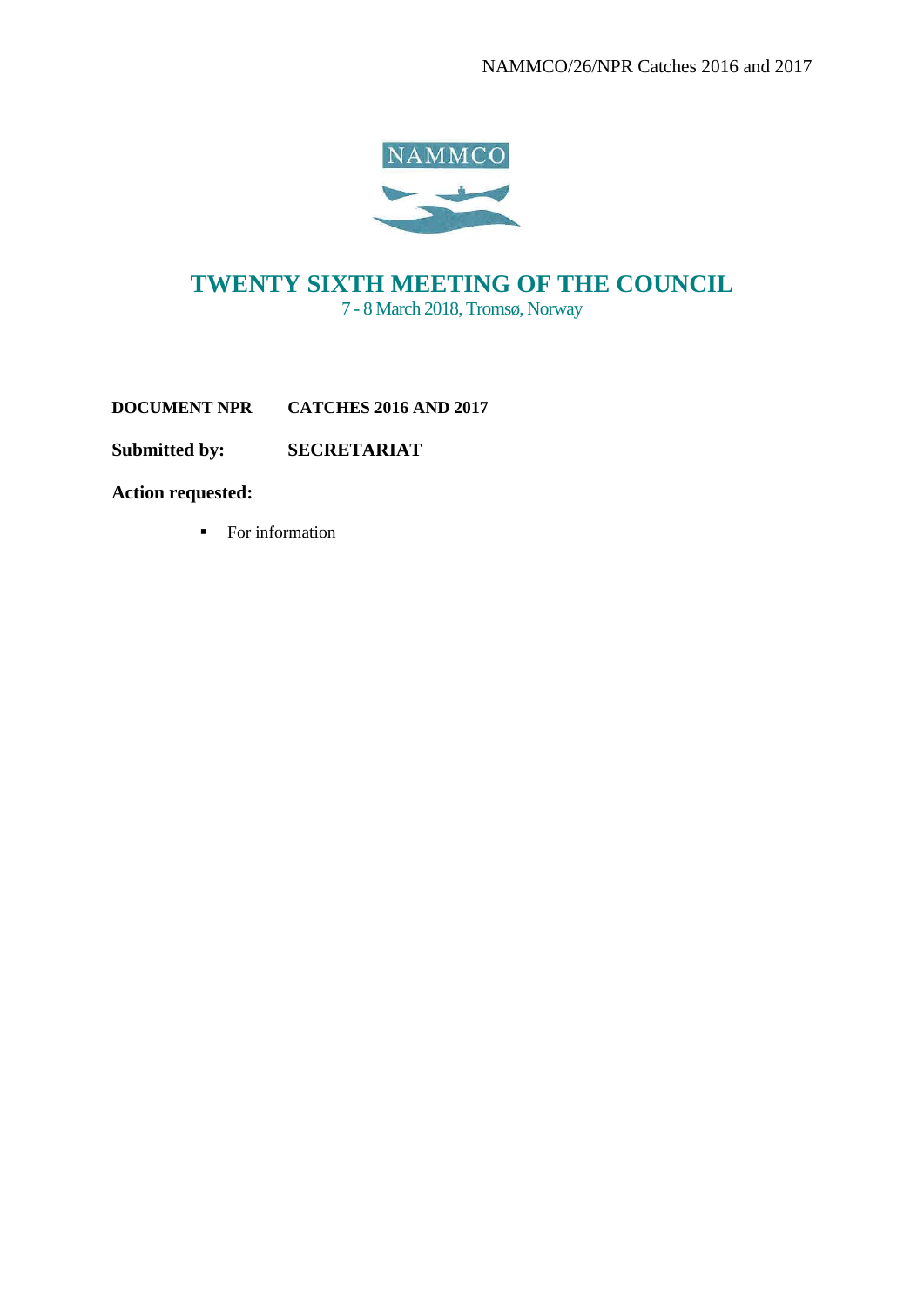## TABLE OF NATIONAL PROGRESS REPORTS: REPORTED CATCH, BY-CATCH AND STRANDINGS OF CETACEANS AND PINNIPEDS IN 2016 AND 2017

### **Catch reporting for CETACEANS**

| Species (latin name)                                                                     | <b>Year or</b><br><b>Season</b> | <b>Stock Area /</b><br><b>Region or</b><br><b>Management</b> |                       | <b>Catch or Strikes incl. Losses</b> | Quota if applicable            |             |        |              |
|------------------------------------------------------------------------------------------|---------------------------------|--------------------------------------------------------------|-----------------------|--------------------------------------|--------------------------------|-------------|--------|--------------|
|                                                                                          |                                 | Area                                                         | <b>Male</b><br>Female |                                      | <b>Total</b><br>incl.<br>Unkn. | <b>Male</b> | Female | <b>Total</b> |
| Long-finned pilot whale (Globicephala melas)                                             | 2016                            | Faroe Islands                                                |                       |                                      | 295                            |             |        |              |
| Common minke whales (Balaenoptera<br>acutorostrata)                                      | 2016                            | Iceland<br>(Coastal)                                         | 34                    | 12                                   | 46                             |             |        | 224          |
| Common minke whales (Balaenoptera<br>acutorostrata)                                      | 2016                            | EB (Norway)                                                  |                       |                                      | 60                             |             |        |              |
| Common minke whales (Balaenoptera<br><i>acutorostrata</i> )                              | 2016                            | EN (Norway)                                                  |                       |                                      | 15                             |             |        |              |
| Common minke whales (Balaenoptera<br>acutorostrata)                                      | 2016                            | ES (Norway)                                                  |                       |                                      | 424                            |             |        |              |
| Common minke whales (Balaenoptera<br>acutorostrata)                                      | 2016                            | EW (Norway)                                                  |                       |                                      | 92                             |             |        | 880          |
| Common minke whales (Balaenoptera<br>acutorostrata)<br>Common minke whales (Balaenoptera | 2016                            | West GRL                                                     |                       |                                      | 148                            |             |        | 179          |
| acutorostrata)                                                                           | 2016                            | East GRL                                                     |                       |                                      | 15                             |             |        | 15           |
| Fin whale (Balaenoptera physalus)                                                        | 2016                            | West GRL                                                     |                       |                                      | 10                             |             |        | 19           |
| Humpback whale (Megaptera novaeangliae)                                                  | 2016                            | West GRL                                                     |                       |                                      | 5                              |             |        | 12           |
| Bowhead whale (Balaena mysticetus)                                                       | 2016                            | West GRL                                                     |                       |                                      | $\Omega$                       |             |        | 4            |
| Beluga whale (Delphinapterus leucas)                                                     | 2016                            | West GRL                                                     |                       |                                      | 187                            |             |        | 320          |
| Beluga whale (Delphinapterus leucas)                                                     | 2016                            | Qaanaaq<br>Inglefield                                        |                       |                                      | 16                             |             |        | $20*$        |
| Narwhal (Monodon monoceros)                                                              | 2016                            | <b>Bredning</b>                                              |                       |                                      | 81                             |             |        | 103          |
| Narwhal (Monodon monoceros)                                                              | 2016                            | Melville Bay                                                 |                       |                                      | 91                             |             |        | $70 + 20$    |
| Narwhal (Monodon monoceros)                                                              | 2016                            | West GRL                                                     |                       |                                      | 176                            |             |        | 306          |
| Narwhal (Monodon monoceros)                                                              | 2016                            | East GRL                                                     |                       |                                      | 53                             |             |        | $66 + 16$    |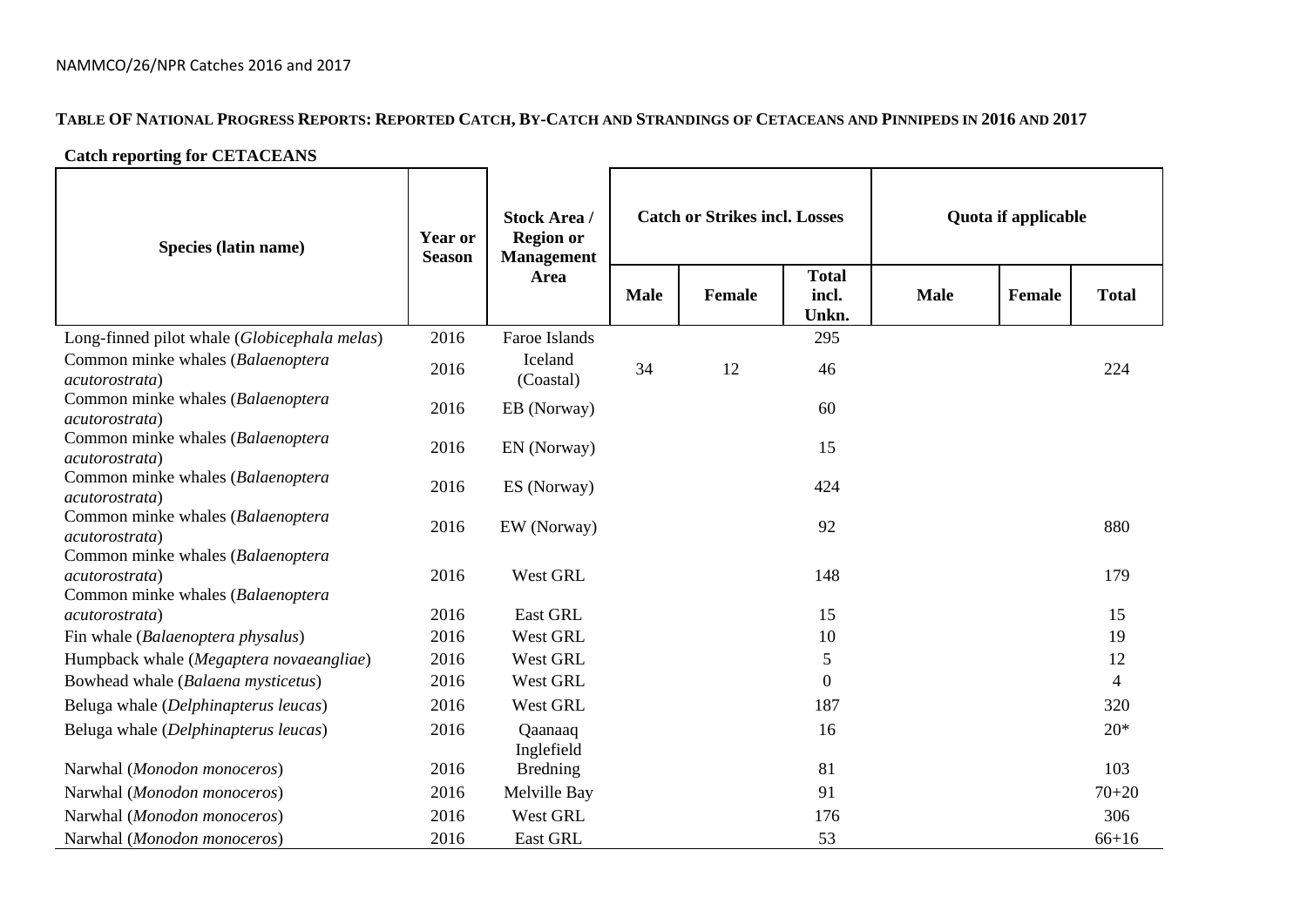### NAMMCO/26/NPR Catches 2016 and 2017

|                                                     |                                                                    | <b>Stock Area /</b>                           |             | <b>Catch or Strikes incl. Losses</b> |                                | Quota if applicable |        |                          |  |
|-----------------------------------------------------|--------------------------------------------------------------------|-----------------------------------------------|-------------|--------------------------------------|--------------------------------|---------------------|--------|--------------------------|--|
| Species (latin name)                                | <b>Year or</b><br><b>Season</b>                                    | <b>Region or</b><br><b>Management</b><br>Area | <b>Male</b> | <b>Female</b>                        | <b>Total</b><br>incl.<br>Unkn. | <b>Male</b>         | Female | <b>Total</b>             |  |
| Bottlenose whale (Hiperodoon Ampullatus)            | 2016*                                                              | <b>GRL</b>                                    |             |                                      | 3                              |                     |        |                          |  |
| Harbour porpoise (Phocoena phocoena)                | 2016*                                                              | <b>GRL</b>                                    |             |                                      | 2377                           |                     |        |                          |  |
| Killer whale (Orcinus orca)                         | 2016*                                                              | <b>GRL</b>                                    |             |                                      | 14                             |                     |        |                          |  |
| Long-finned pilot whale (Globicephala melas)        | 2016*                                                              | <b>GRL</b>                                    |             |                                      | 193                            |                     |        |                          |  |
| Delphinidae / Dolphins nei                          | 2016*                                                              | <b>GRL</b>                                    |             |                                      | 124                            |                     |        |                          |  |
| Common minke whales (Balaenoptera                   |                                                                    | <b>Iceland Coastal</b>                        |             |                                      |                                |                     |        |                          |  |
| acutorostrata)                                      | 2017                                                               | (CIC)                                         | 12          | 5                                    | 17                             |                     |        | 229                      |  |
| Common minke whales (Balaenoptera                   |                                                                    | $E -$<br>northeastern                         |             |                                      |                                |                     |        |                          |  |
| acutorostrata)                                      | 2017                                                               | Atlantic                                      | 59          | 372                                  | 432                            |                     |        | 829                      |  |
| Long-finned pilot whale (Globicephala melas)        | 2017                                                               | Faroes                                        |             |                                      | 1203                           |                     |        |                          |  |
| Atlantic white-sided dolphin (Lagenorhynchus        |                                                                    |                                               |             |                                      |                                |                     |        |                          |  |
| acutus)                                             | 2017                                                               | Faroes                                        |             |                                      | 488                            |                     |        |                          |  |
| Common minke whales (Balaenoptera                   |                                                                    |                                               |             |                                      |                                |                     |        |                          |  |
| acutorostrata)                                      | 2017                                                               | West GRL                                      |             |                                      | 133                            |                     |        | 179                      |  |
| Common minke whales (Balaenoptera<br>acutorostrata) | 2017                                                               | East GRL                                      |             |                                      | 10                             |                     |        | 15                       |  |
| Fin whale (Balaenoptera physalus)                   | 2017                                                               | West GRL                                      |             |                                      | $8\,$                          |                     |        | 19                       |  |
| Humpback whale (Megaptera novaeangliae)             | 2017                                                               | West GRL                                      |             |                                      | $\overline{2}$                 |                     |        | 12                       |  |
| Bowhead whale (Balaena mysticetus)                  | 2017                                                               | West GRL                                      |             |                                      | $\overline{0}$                 |                     |        | $\overline{\mathcal{L}}$ |  |
| Beluga whale (Delphinapterus leucas)                | 2017                                                               | West GRL                                      |             |                                      | 164                            |                     |        | 320                      |  |
| Beluga whale (Delphinapterus leucas)                | 2017                                                               | Qaanaaq                                       |             |                                      | 32                             |                     |        | $20*$                    |  |
|                                                     |                                                                    | Inglefield                                    |             |                                      |                                |                     |        |                          |  |
| Narwhal (Monodon monoceros)                         | 2017                                                               | <b>Bredning</b>                               |             |                                      | 108                            |                     |        | 103                      |  |
| Narwhal (Monodon monoceros)                         | 2017                                                               | Melville Bay                                  |             |                                      | 93                             |                     |        | $80 + 20$                |  |
| Narwhal (Monodon monoceros)                         | 2017                                                               | West GRL                                      |             |                                      | 134                            |                     |        | 231                      |  |
| Narwhal (Monodon monoceros)                         | 2017<br>* catch<br>reporting<br>still<br>ongoing for<br>2016, 2017 | East GRL                                      |             |                                      | 91                             |                     |        | $58 + 40$                |  |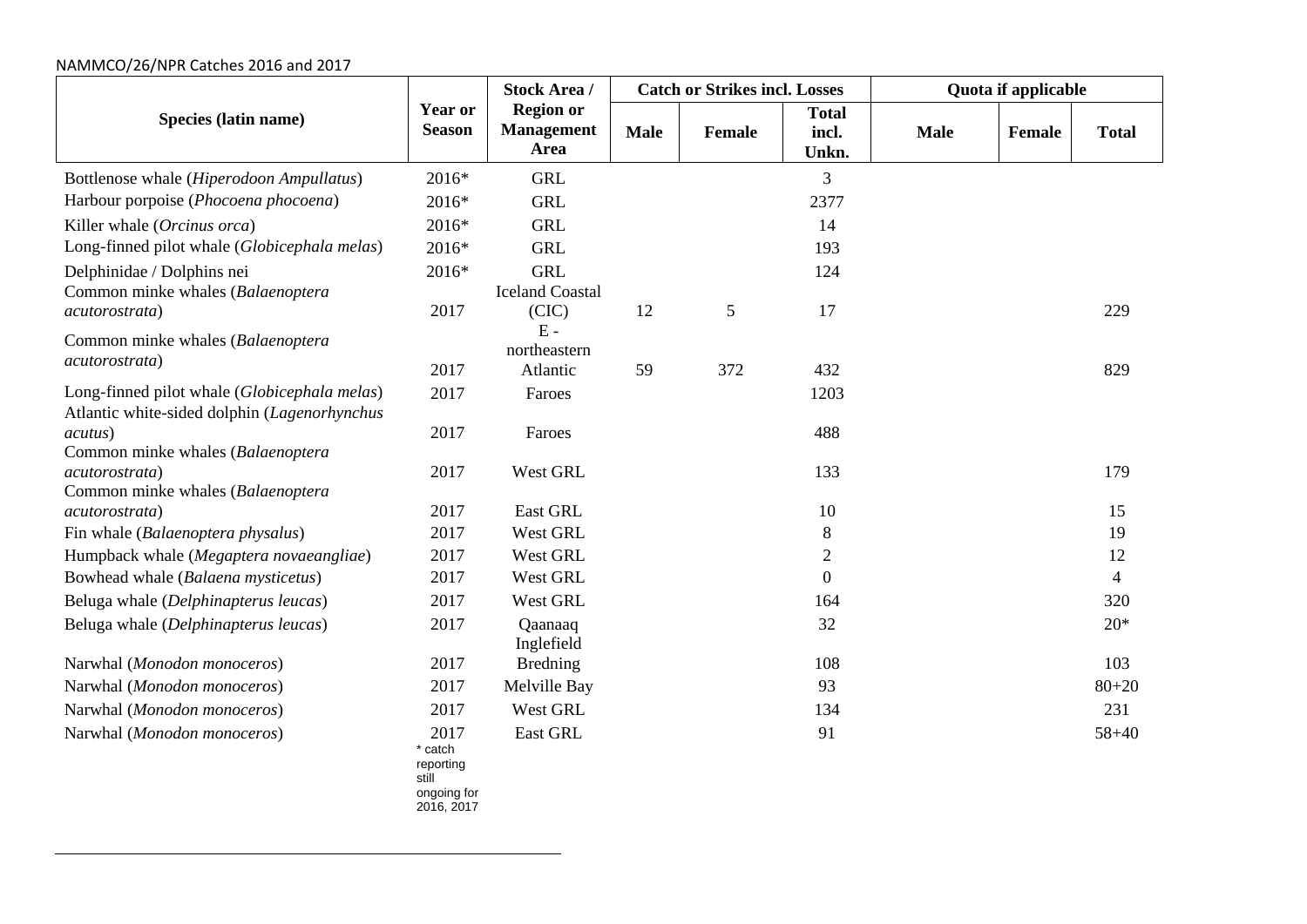### NAMMCO/26/NPR Catches 2016 and 2017

#### **By-catch reporting for CETACEANS**

|                                                              |                          |                                                                             |             | <b>By-Catch</b> |                                         | <b>Comments on circumstances if</b><br>applicable |                         |                                                              |  |
|--------------------------------------------------------------|--------------------------|-----------------------------------------------------------------------------|-------------|-----------------|-----------------------------------------|---------------------------------------------------|-------------------------|--------------------------------------------------------------|--|
| Species (latin name)                                         | Year or<br><b>Season</b> | <b>Stock Area /</b><br><b>Region or</b><br><b>Management</b><br><b>Area</b> | <b>Male</b> | <b>Female</b>   | <b>Total</b><br>incl.<br><b>Unknown</b> | <b>Fishery type</b>                               | Live-<br><b>Release</b> | <b>Other</b><br>details<br>(e.g.,<br>method of<br>reporting) |  |
| Harbour porpoise (Phocoena phocoena)                         | 2016                     | Iceland                                                                     |             |                 | 6                                       | lumpsucker<br>nets                                |                         | inspection                                                   |  |
| Harbour porpoise (Phocoena phocoena)                         | 2016                     | Iceland                                                                     |             |                 | 35                                      | cod nets                                          |                         | survey                                                       |  |
| Harbour porpoise (Phocoena phocoena)                         | 2016                     | Iceland                                                                     |             |                 | 3                                       | monkfish nets                                     |                         | inspection                                                   |  |
| Harbour porpoise (Phocoena phocoena)                         | 2016                     | Iceland                                                                     |             |                 | 22                                      | lumpsucker<br>nets                                |                         | fishermen                                                    |  |
| Harbour porpoise (Phocoena phocoena)                         | 2016                     | Iceland                                                                     |             |                 | 61                                      | cod nets                                          |                         | fishermen                                                    |  |
| White beaked dolphin (Lagenorhynchus<br><i>albirostris</i> ) | 2016                     | Iceland                                                                     |             |                 | $\overline{2}$                          | cod nets                                          |                         | fishermen                                                    |  |
| Humpback whale (Megaptera novaeangliae)                      | 2016                     | Iceland                                                                     |             |                 |                                         | cod nets                                          |                         | fishermen                                                    |  |
| Harbour porpoise (Phocoena phocoena)                         | 2017                     | Iceland                                                                     |             |                 | 20                                      | lumpsucker<br>nets                                |                         | inspection                                                   |  |
| Harbour porpoise (Phocoena phocoena)                         | 2017                     | Iceland                                                                     |             |                 | 33                                      | cod nets                                          |                         | survey                                                       |  |
| Harbour porpoise (Phocoena phocoena)                         | 2017                     | Iceland                                                                     |             |                 | 268                                     | lumpsucker<br>nets                                |                         | fishermen                                                    |  |
| Harbour porpoise (Phocoena phocoena)                         | 2017                     | Iceland                                                                     |             |                 | 51                                      | cod nets                                          |                         | fishermen                                                    |  |
| White-beaked dolphin (Lagenorhynchus<br><i>albirostris</i> ) | 2017                     | Iceland                                                                     |             |                 | $\overline{2}$                          | lumpsucker<br>nets                                |                         | fishermen                                                    |  |
| White-beaked dolphin (Lagenorhynchus<br><i>albirostris</i> ) | 2017                     | Iceland                                                                     |             |                 | $\overline{2}$                          | cod nets                                          |                         | survey                                                       |  |
| Unknown                                                      | 2017                     | Faroe Islands                                                               |             |                 | 8                                       |                                                   |                         |                                                              |  |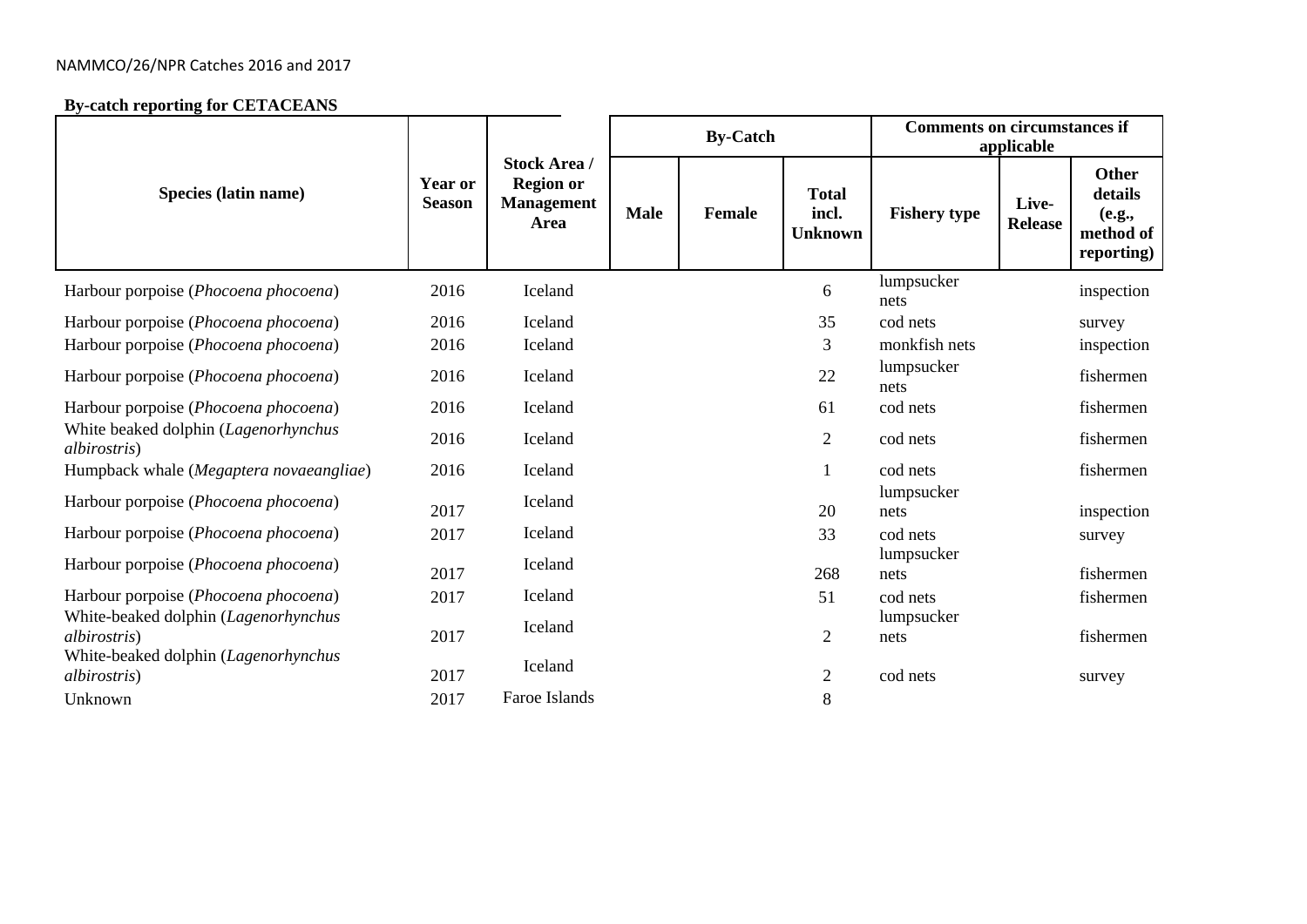## **Strandings reporting for CETACEANS**

|                                                              | Year or | <b>Stock</b>            |             | <b>Strandings</b> |                             | <b>Comments on circumstances if applicable</b> |            |                |                      |  |
|--------------------------------------------------------------|---------|-------------------------|-------------|-------------------|-----------------------------|------------------------------------------------|------------|----------------|----------------------|--|
| Species (latin name)                                         | Date    | Area /<br><b>Region</b> | <b>Male</b> | Female            | <b>Total incl.</b><br>Unkn. | Fishery-<br>related                            | Live       | Beach-<br>cast | <b>Other details</b> |  |
| Common minke whales (Balaenoptera<br><i>acutorostrata</i> )  | 2016    | Iceland                 |             |                   | $\overline{2}$              |                                                | euthanasia | $\mathbf{2}$   |                      |  |
| Sperm whale (Physeter microcephalus)                         | 2016    | Iceland                 | 3           |                   | 3                           |                                                |            | 3              |                      |  |
| Killer whale (Orcinus orca)                                  | 2016    | Iceland                 |             |                   | $\overline{2}$              |                                                |            |                |                      |  |
| Pilot whale (Globicephala melas)                             | 2016    | Iceland                 |             |                   | 6                           |                                                |            |                |                      |  |
| Humpback whale (Megaptera novaeangliae)                      | 2016    | Iceland                 |             |                   | 3                           |                                                | euthanasia |                |                      |  |
| Fin whale (Balaenoptera physalus)                            | 2016    | Iceland                 |             |                   |                             |                                                |            |                |                      |  |
| Northern bottlenose whale (Hyperoodon<br><i>ampullatus</i> ) | 2016    | Iceland                 |             |                   |                             |                                                |            |                |                      |  |
| White beaked dolphin (Lagenorhynchus albirostris)            | 2016    | Iceland                 |             |                   | 3                           |                                                |            |                |                      |  |
| White-sided dolphin (Lagenorhynchus obliquidens)             | 2016    | Iceland                 |             |                   | 2                           |                                                |            |                |                      |  |
| Sowerby's beaked whale (Mesoplodon bidens)                   | 2016    | Iceland                 |             |                   |                             |                                                |            |                |                      |  |
| Common minke whale (Balaenoptera<br><i>acutorostrata</i> )   | 2017    | Iceland                 |             |                   |                             |                                                |            |                |                      |  |
| Sperm whale (Physeter macrocephalus)                         | 2017    | Iceland                 | 3           | $\mathfrak{Z}$    |                             |                                                |            |                |                      |  |
| Unidentified large whale                                     | 2017    | Iceland                 |             |                   |                             |                                                |            |                |                      |  |
| Sei whale (Balaenoptera borealis)                            | 2017    | Iceland                 |             |                   |                             | rescue<br>failed                               |            |                |                      |  |
| Humpback whale (Megaptera novaeangliae)                      | 2017    | Iceland                 |             |                   |                             |                                                |            |                |                      |  |
| Fin whale (Balaenoptera physalus)                            | 2017    | Iceland                 |             |                   |                             |                                                |            |                |                      |  |
| White-sided dolphin (Lagenorhynchus acutus)                  | 2017    | Iceland                 |             |                   |                             |                                                |            |                |                      |  |
| Northern bottlenese whale (Hyperoodon<br><i>ampullatus</i> ) | 2017    | Iceland                 |             | $\overline{2}$    |                             |                                                |            |                |                      |  |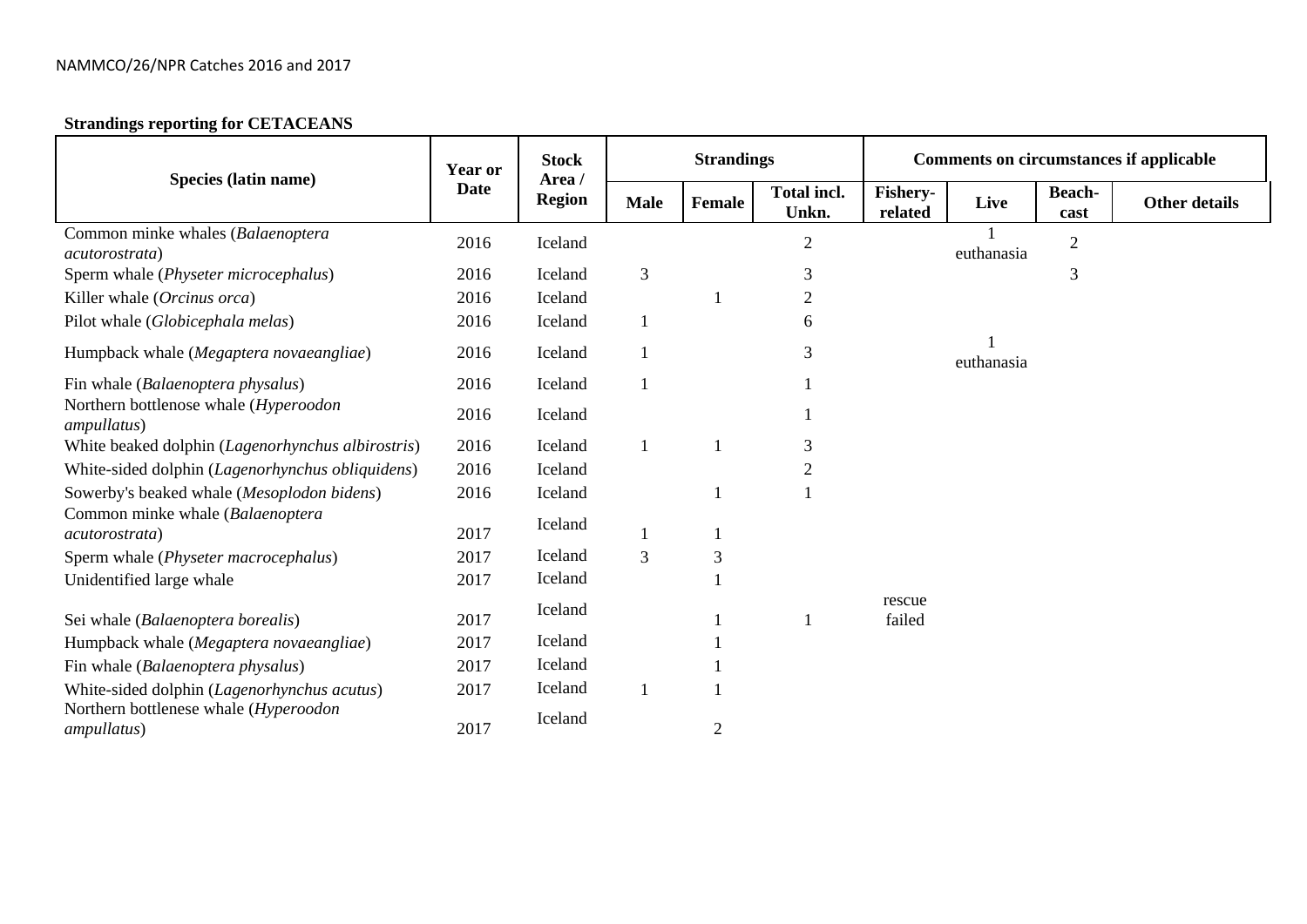## NAMMCO/26/NPR Catches 2016 and 2017 **Catch reporting for PINNIPEDS**

|                                        | Year         |                   | Catch (pups) |        |              |             | Catch (group $1+$ or<br>adults) |              | <b>Catch Total</b> |                              |  |
|----------------------------------------|--------------|-------------------|--------------|--------|--------------|-------------|---------------------------------|--------------|--------------------|------------------------------|--|
| Species (latin name)                   | or           | <b>Stock Area</b> |              |        | <b>Total</b> |             |                                 | <b>Total</b> |                    | Quota if applicable          |  |
|                                        | <b>Seaso</b> |                   |              |        | incl.        |             |                                 | incl.        | incl. Struck &     |                              |  |
|                                        | $\mathbf n$  |                   | <b>Male</b>  | Female | Unkn.        | <b>Male</b> | <b>Female</b>                   | Unkn.        | Loss               |                              |  |
| Harp seal (Pagophilus groenlandicus)   | 2016         | West GRL          |              |        |              |             |                                 |              | 55,855             | No quota                     |  |
| Harp seal (Pagophilus groenlandicus)   | 2016         | East GRL          |              |        |              |             |                                 |              | 1,345              | No quota                     |  |
| Ringed seals ( <i>Phoca hispida</i> )  | 2016         | West GRL          |              |        |              |             |                                 |              | 40,382             | No quota                     |  |
| Ringed seals (Phoca hispida)           | 2016         | East GRL          |              |        |              |             |                                 |              | 7,626              | No quota                     |  |
| Bearded seals (Erignathus barbatus)    | 2016         | West GRL          |              |        |              |             |                                 |              | 1,081              | No quota                     |  |
| Bearded seals (Erignathus barbatus)    | 2016         | East GRL          |              |        |              |             |                                 |              | 242                | No quota                     |  |
| Hooded seal (Cystophora cristata)      | 2016         | West GRL          |              |        |              |             |                                 |              | 1,514              | No quota                     |  |
| Hooded seal (Cystophora cristata)      | 2016         | East GRL          |              |        |              |             |                                 |              |                    | No quota                     |  |
|                                        |              |                   |              |        |              |             |                                 |              |                    | Banned hunting since         |  |
| Harbour seal (Phoca vitulina)          | 2016         | West GRL          |              |        |              |             |                                 |              | $\mathfrak{Z}$     | 2010                         |  |
| Harbour seal ( <i>Phoca vitulina</i> ) | 2016         | East GRL          |              |        |              |             |                                 |              |                    | Banned hunting since<br>2010 |  |
| Walrus (Odobenus rosmarus)             | 2016         | Northwater        |              |        | 74           |             |                                 | 86           |                    |                              |  |
| Walrus (Odobenus rosmarus)             | 2016         | West GRL          |              |        | 52           |             |                                 | 69           |                    |                              |  |
| Walrus (Odobenus rosmarus)             | 2016         | East GRL          |              |        | 9            |             |                                 | 18           |                    |                              |  |
| Walrus (Odobenus rosmarus)             | 2017         | Northwater        |              |        | 73           |             |                                 | 85           |                    |                              |  |
| Walrus (Odobenus rosmarus)             | 2017         | West GRL          |              |        | $35\,$       |             |                                 | 69           |                    |                              |  |
| Walrus (Odobenus rosmarus)             | 2017         | East GRL          |              |        | 3            |             |                                 | 18           |                    |                              |  |
|                                        |              | Greenland         |              |        |              |             |                                 |              |                    |                              |  |
| Harp seal (Pagophilus groenlandicus)   | 2017         | Sea               |              |        | 1934         |             |                                 | 66           | 2000               | 26000                        |  |
|                                        |              | Greenland         |              |        |              |             |                                 |              |                    |                              |  |
| Hooded seal (Cystophora cristata)      | 2017         | Sea<br>Norway     |              |        | 14           |             |                                 | 3            | 17                 | $\mathbf{0}$                 |  |
| Harbour seal (Phoca vitulina)          | 2017         | coast             |              |        |              |             |                                 |              | 338                | 455                          |  |
|                                        |              | Norway            |              |        |              |             |                                 |              |                    |                              |  |
| Grey seal (Halichoreus grypus)         | 2017         | coast             |              |        |              |             |                                 |              | 81                 | 200                          |  |
| Ringed seals (Phoca hispida)           | 2017         | Svalbard          |              |        |              |             |                                 |              | 29                 |                              |  |
| Bearded seals (Erignathus barbatus)    | 2017         | Svalbard          |              |        |              |             |                                 |              | 23                 |                              |  |
| Grey seal (Halichoreus grypus)         | 2017         | Faroes            |              |        |              |             |                                 |              | 33 (preliminary)   |                              |  |